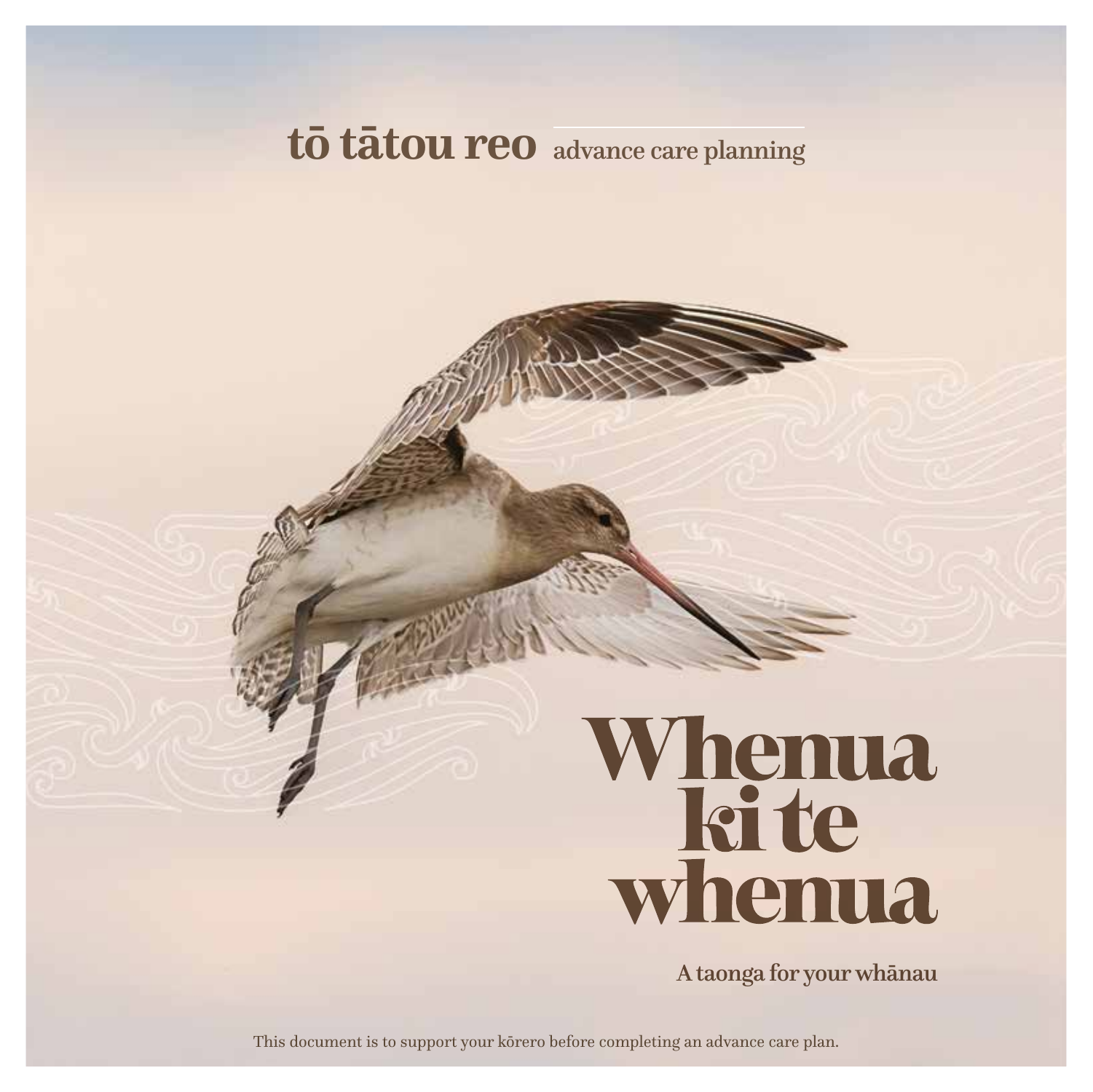At birth, our pito<sup>\*</sup> and whenua<sup>\*\*</sup> go to the earth. On our life journey we draw on nurturing care – and this continues for transitioning towards the end of life too.

Identifying whānau, carers and support is important for our final return to the whenua once more – practically, physically and spiritually.

> This document will help you think and talk through your advance care plan.

*\* pito: end of umbilical cord closest to the belly button \*\*whenua: placenta*

*'We are connected to the land from the first breath of life to the last. Our spirit is carried within the belly of the wind to the resting place of the ancestors.'*

*Our tohu and its meaning was created by Len Hetet (Ngāti Tūwharetoa, Ngāti Maniapoto, Te Atiawa, Ngāti Apa).*

> for your whanau A taonga

*The bird used in this resource is the kuaka (godwit). The godwits are said to accompany the spirits of the departed back to Hawaiki.*

*E ai ki te kōrero, ka hoki tahi atu te kuaka me ngā wairua ki Hawaiki.*

- When you are well
- When you are unwell or have a chronic condition
- When you are having planned treatment or surgery
- When you believe you are close to your last days.

is always the best time to start an advance care plan.

When should you start?



• So your whānau know what's important to you if your

- health changes
- you in your health care and treatment
- 
- To share your tangihanga/funeral wishes
- 



• So your health professionals know what is important to • It tells people how you want your last days to be • Doing what you would like at that time can bring peace

to your whānau and friends when you are gone.



Why do an advance care plan?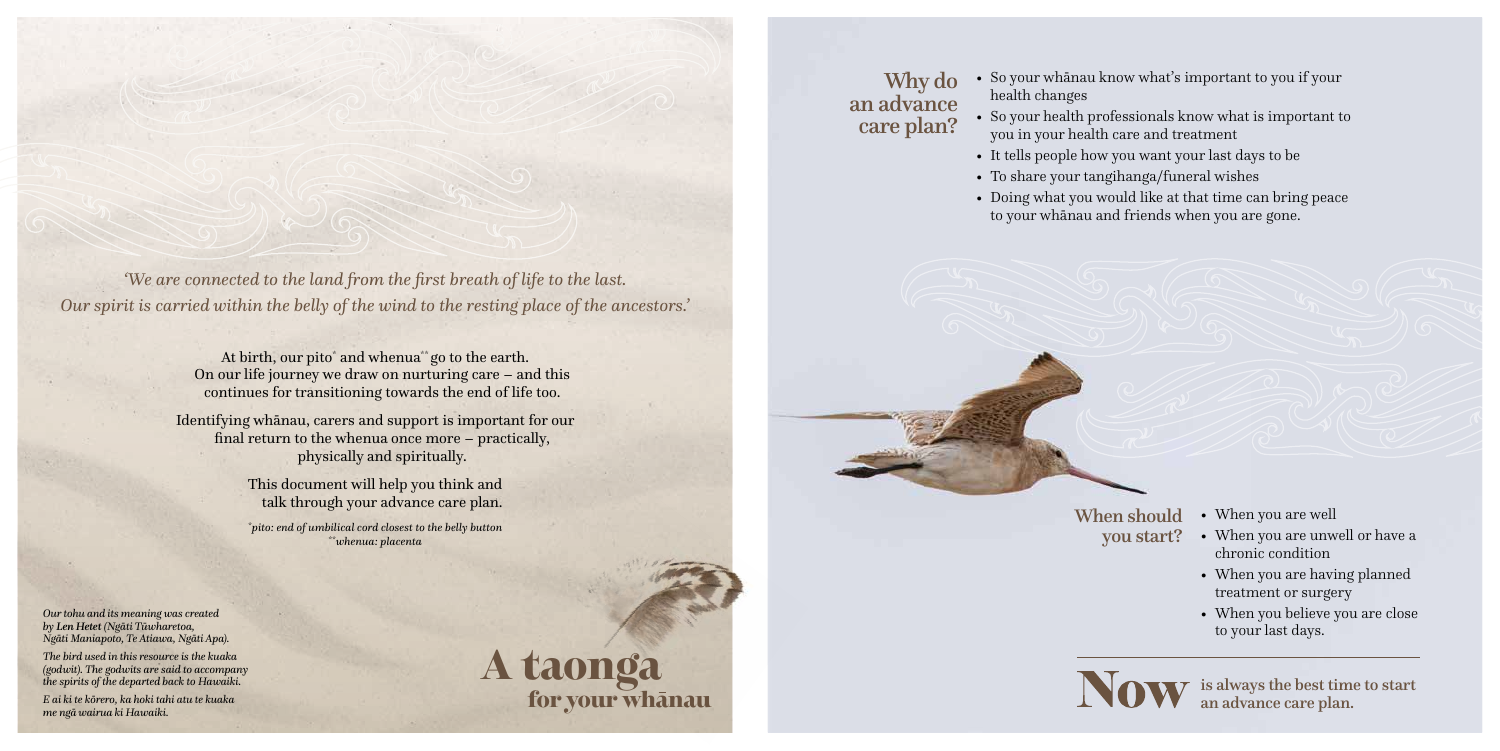If unwell, you might talk about:

> • What quality of life means to you and your whānau now

• What a comfortable death would look like for you • How you feel about medicines and treatments to manage pain and breathing

• Exploring spiritual matters with someone

• Sharing stories and taonga with your whānau or transferring wisdom and cultural practices with specific people

• Where you want to die and who may be with you.

- If your last days are close, you may talk about:
	- -
		-
		-
		-
- Do you have values, beliefs and customs that are important to you?
- What makes your day meaningful?
- Who do you like spending time with?
- Are there illnesses like cancer, heart disease or diabetes in your family that might affect you later?
- Do you know someone who is great with detail and will follow things through? What could they do for you?
- Who is gentle and nurturing, and someone that you would like to care for you when you are unwell?
- Exploring costs and payment for future care and/or tangihanga/funerals
- Who else in your whānau might need extra care and support?

If well, you may think about:

# • How you feel about facing the future

• How your health might change in the future • How your health might affect you and your whānau • If things become really hard at home, how you would feel about being cared for in other homes or in a public hospital, private hospital, aged residential care or

- 
- 
- Who else can support you and your whānau
- hospice service
- whānau, what will they need?
- 
- or complete your customs at a later time?

• If there are different values or beliefs within your

• If time was short, what would your priorities be? • How your plans may change or be paused due to a pandemic or national emergency. Can you change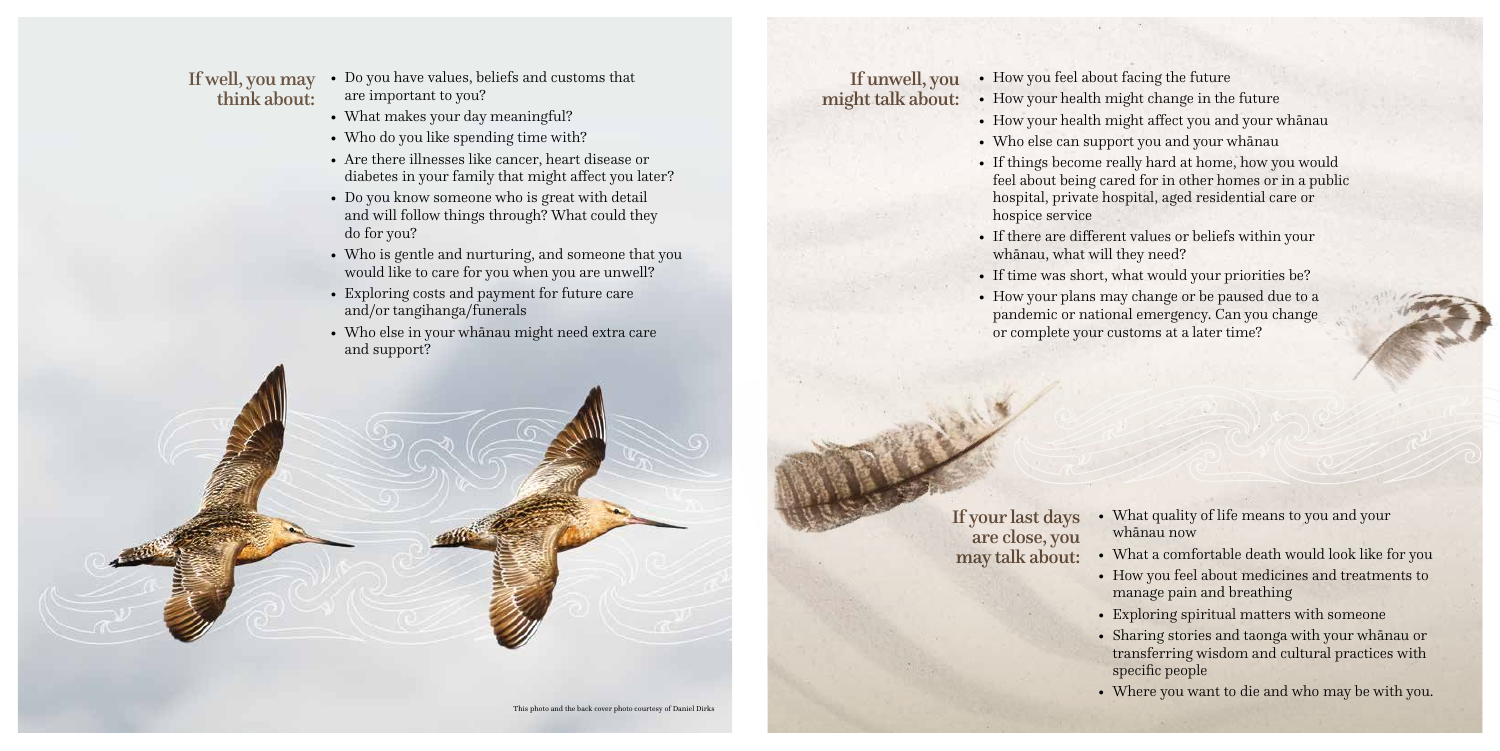- Share it with your whānau When your plan
	- Share it with your GP and specialists
	- Tell people you have an advance care plan and where to find it.

*Your advance care plan will bring peace of mind for you and others.*

- Get an advance care . Download it from www.myacp.org.nz
	-
	- To complete your plan:
		-
		-
		-
		-

# Start your plan today Kia kōrero | Let's talk advance care planning

is finished:



• You don't have to do it all at once – take your time • Speak to your whānau and friends • Talk to your doctor or nurse • Be open – you might surprise yourself • You can always go back and update it anytime • Your advance care plan will help strengthen whānau and friends when the time comes.

This photo and the cover photo courtesy of Glenda Rees

plan to complete: • Ask for a copy from your doctor or nurse.